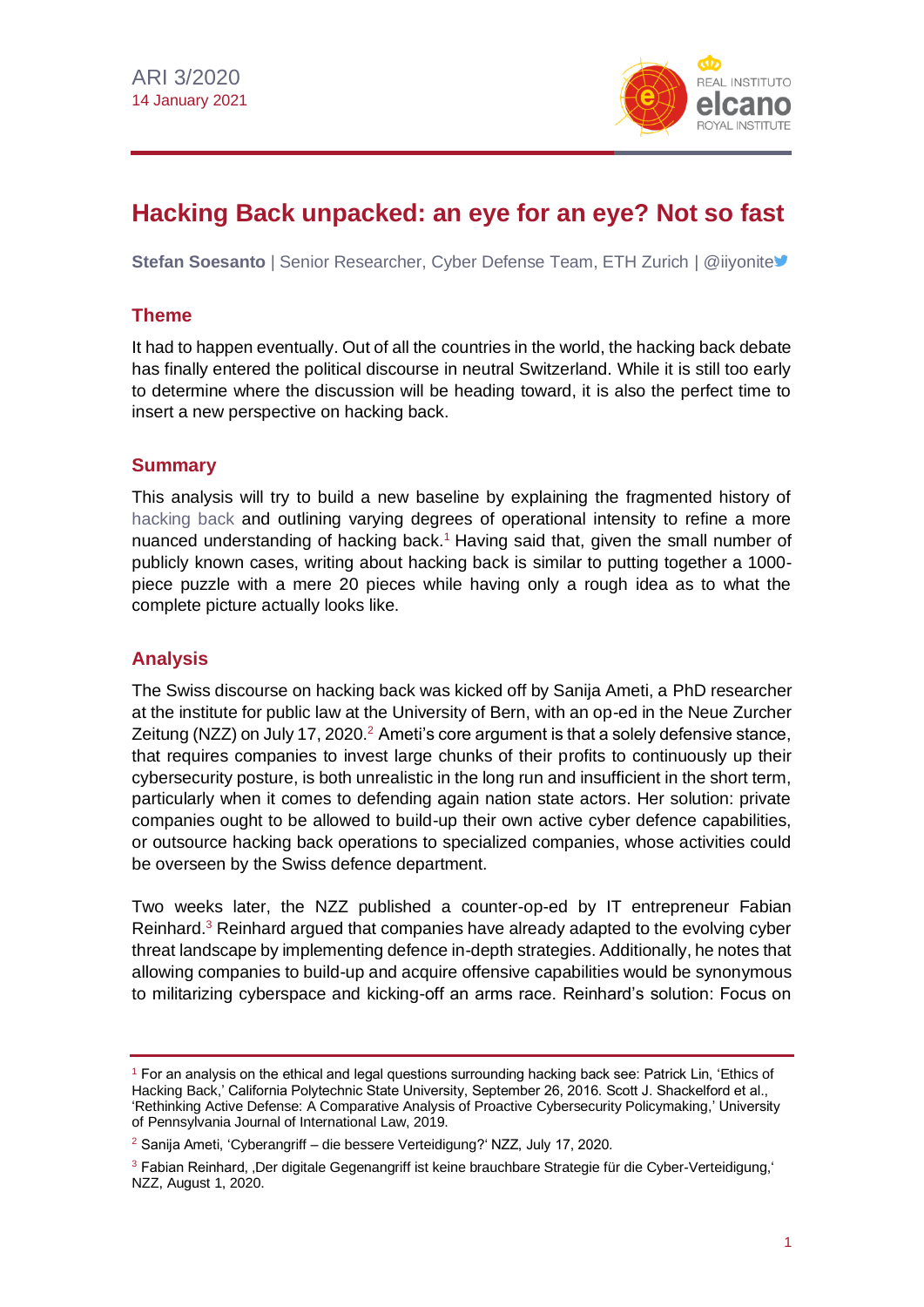international cooperation to hunt down cybercriminals and maybe even create an international cybersecurity alliance to enhance the private sector's defensive posture.

On November 5, 2020, broadcasting company SRF reinvigorated the discussion by interviewing two members of the Swiss Federal Assembly.<sup>4</sup> Jörg Mäder – who is also a freelance programmer – did not like Sanija's idea and explained that cyberspace should not degenerate into vigilante justice. As a solution he emphasized that the government and private sector should act as a team and play to their strengths within a clearly regulated framework. Meanwhile, Assembly member Franz Grüter – who is also the chairman of an IT company – voiced some understanding for Sanija's position by noting that the very idea of hacking back arises due to a certain discomfort within the private sector pertaining to the current status quo. As a solution, he noted that the federal government should further expand its competencies.

Overall, the Swiss hacking back debate largely follows in the same footsteps and argumentative patterns of similar discussions abroad - particularly in the United States over the past two decades. Subsequently, so far there has not been an argument that might possibly push the hacking back discussion to the next level. So, let us try to fix that.

From the onset we have to be clear about the terminology we are using. Hacking back has nothing to do with [Active Cyber Defense \(ACD\).](http://www.realinstitutoelcano.org/wps/portal/rielcano_es/contenido?WCM_GLOBAL_CONTEXT=/elcano/elcano_es/zonas_es/ari92-2019-arteaga-capacidades-ofensivas-disuasion-y-ciberdefensa) In fact, ACD is so ill-defined that it means different things to different people at different times in different places. For the US Department of Defense, ACD synchronizes real-time detection, analysis, and mitigation of threats to critical networks and systems. And even though ACD "is active within the networks it protects, it is not offensive and its capabilities affect only the networks where they have been installed by network operators and owners."<sup>5</sup> On the other end of the equation are people like Gary McGraw, then Chief Technology Officer at Cigital, who wrote in TechTarget seven years ago that, "any active defence strategy is going to involve the use of a security hole that is exploited on the original attacker's system.<sup>"6</sup> Even Washington Post's Ellen Nakashima had a hard time figuring out back in 2013 what ACD actually encompassed, noting that "in the parlance of network security, digital deception is known as a type of 'active defense,' a controversial and sometimes ill-defined approach that could include techniques as aggressive as knocking a server offline."<sup>7</sup> One look at the Wikipedia pages on 'active defense,' 'proactive cyber defense,' and 'cyber self-defense' ought to be enough to confuse any reader on the coherence of the ACD term and its popular usage. $8$  The bottom line is this: hacking back has nothing to do with defence no matter how many adjectives we slap in front of it. Hacking back is

<sup>4</sup> Curdin Vincenz, ['Angriff als beste Verteidigung gegen Hacker,](https://www.srf.ch/news/p/angriff-als-beste-verteidigung-gegen-hacker?ns_source=mobile&srg_sm_medium=tw)' *SRF*, November 5, 2011.

<sup>5</sup> NSA, ['Active Cyber Defense \(ACD\),](https://apps.nsa.gov/iaarchive/programs/iad-initiatives/active-cyber-defense.cfm)' NSA/CSS, August 4, 2015.

https://apps.nsa.gov/iaarchive/programs/iad-initiatives/active-cyber-defense.cfm

<sup>6</sup> Gary McGraw, ['Cyberwar calls for software and system investment, not hacking back,](https://searchsecurity.techtarget.com/tip/Cyberwar-calls-for-software-and-system-investment-not-hacking-back)' *TechTarget*, March 2013.

<sup>7</sup> Ellen Nakashima, ['To thwart hackers, firms salting their servers with fake data,'](https://www.washingtonpost.com/world/national-security/to-thwart-hackers-firms-salting-their-servers-with-fake-data/2013/01/02/3ce00712-4afa-11e2-9a42-d1ce6d0ed278_story.html) *The Washington Post*, January 2, 2013.

<sup>8</sup> Wikipedia, 'Proactive [Cyber](https://en.wikipedia.org/wiki/Proactive_cyber_defence) Defence.'; Wikipedia, ['Active Defense.](https://en.wikipedia.org/wiki/Active_defense)'; Wikipedia, ['Cyber Self-Defense.](https://en.wikipedia.org/wiki/Cyber_self-defense)' Note: It is rather ironic that there is literally no Wikipedia page on the specific term 'active cyber defense'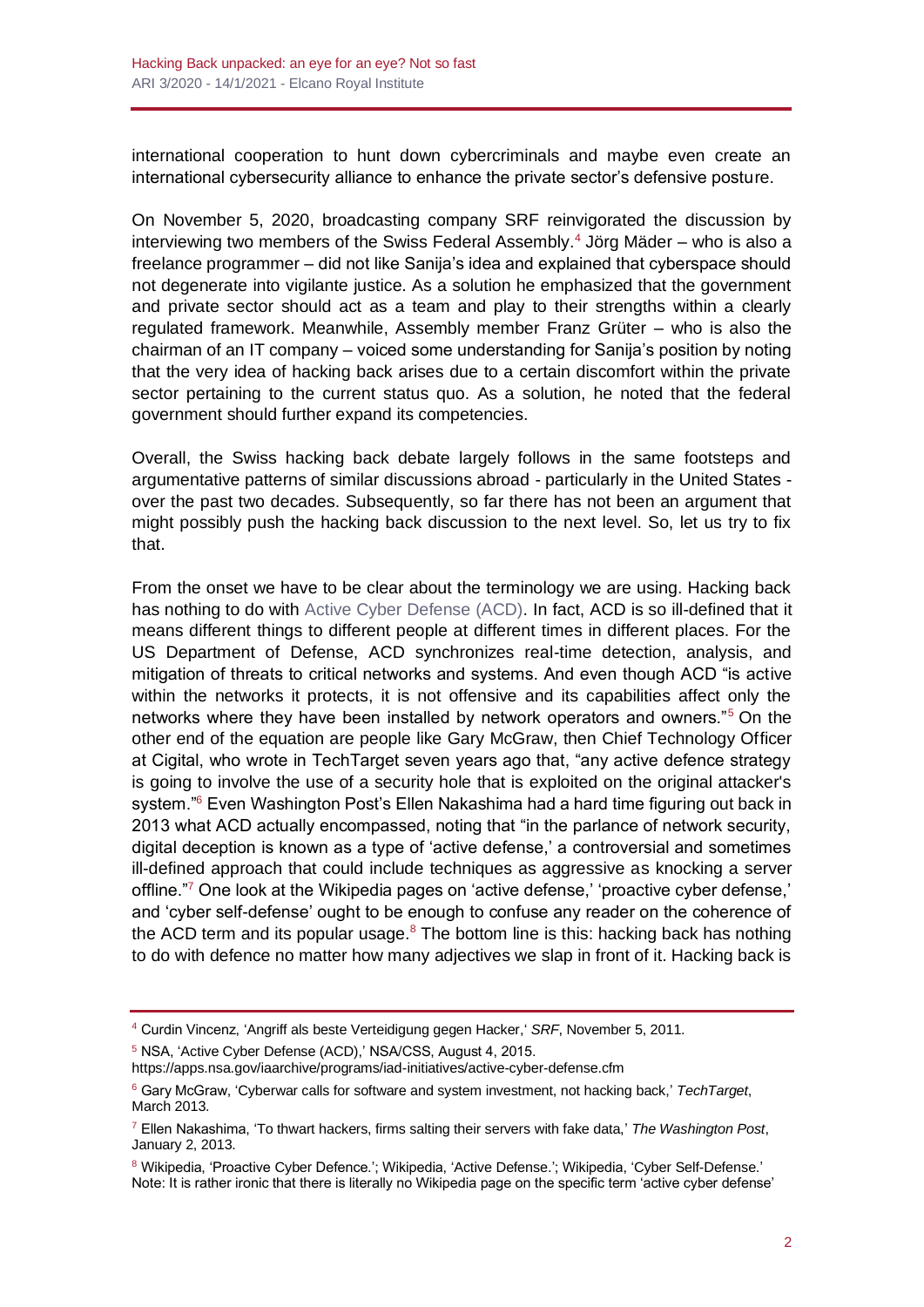offensive. Hacking back is aggressive. And hacking back plays by different rules than classical network defenders do. Period.

### Three cases-studio of hacking back

We also have to be clear about what exactly we mean by hacking back. But before we embark on that journey, let us first add some context by looking at three historical cases that – in my opinion – have significantly shaped our understanding of what hacking back encompasses today.

The first case is found in Cliff Stoll's 1989 book The Cuckoo's egg.<sup>9</sup> For those who have not yet read it: read it. It is a classic and an amazing read. Suffice to say, at one point in Cliff's adventure, he decides to figure out whether it would be possible for an adversary to gain access to the network of the MITRE Corporation, and thereby use MITRE as a hub to dial out into other networks – including Berkeley where Cliff himself was sitting and seeing the adversary connecting to his system from MITRE. As he describes it in his own words: "I'd go home and try to use the international data communication network Tymnet to connect to MITRE, trying to break into a place I wasn't supposed to be." So, on the next day, Cliff dials into MITRE's internal network. No password required. He then dials out into Berkeley and is able to connect – confirming his 'hub' hypothesis. At this point, Cliff could have just exited MITRE's network, but he did not. He went on to access MITRE's Aerovax system through a guest account. Again, no password necessary. Then by pure coincidence he stumbles upon a trojan horse the adversary deployed to collect login information from MITRE's legitimate users. Overall, as Cliff puts it, "I remember an hour poking around MITRE's internal network. At once it felt exciting and forbidden. Any minute, I expected someone to send a message on my computer screen, 'We caught you. Come out with your hands up.'" The following day, Cliff decided to call up his contact at MITRE, hinting at the trojan horse in their system. But as Cliff himself explained, "I couldn't admit that I'd danced through his system yesterday, discovering the Trojan Horse."<sup>10</sup>

What Cliff did, would be considered a classical hack back in the old days. Yet from today's perspective, would anyone judge Cliff's actions as illegal and subsequently sentence him to pay a fine or even go to prison? Maybe… but highly likely not.

The second case occurred in June 1998, when the security researcher and former FBI informant Max Ray Butler exploited a vulnerability – which was discovered three months earlier - in a piece of software called the BIND 'named' domain server. According to Kevin Poulson over at Securityfocus, Butler was concerned that government networks would not patch the vulnerability and thus decided to launch "a program that scanned for vulnerable Defense Department systems, cracked them, then closed the hole in each of them -- forestalling attacks from other hackers. Less altruistically, Butler's program created a back door on every system it penetrated, which the hacker could have used to gain access later." In 2001, Butler was sentenced to 18 months in prison. Being

<sup>&</sup>lt;sup>9</sup> The book is based on the well-known investigation of the author at the Lawrence Berkeley National Laboratory to discover the hacker Markus Hess in 1986.

<sup>&</sup>lt;sup>10</sup> Clifford P. Stoll, 'The Cuckoo's Egg,' Pocket Books 1989, pp. 150-153.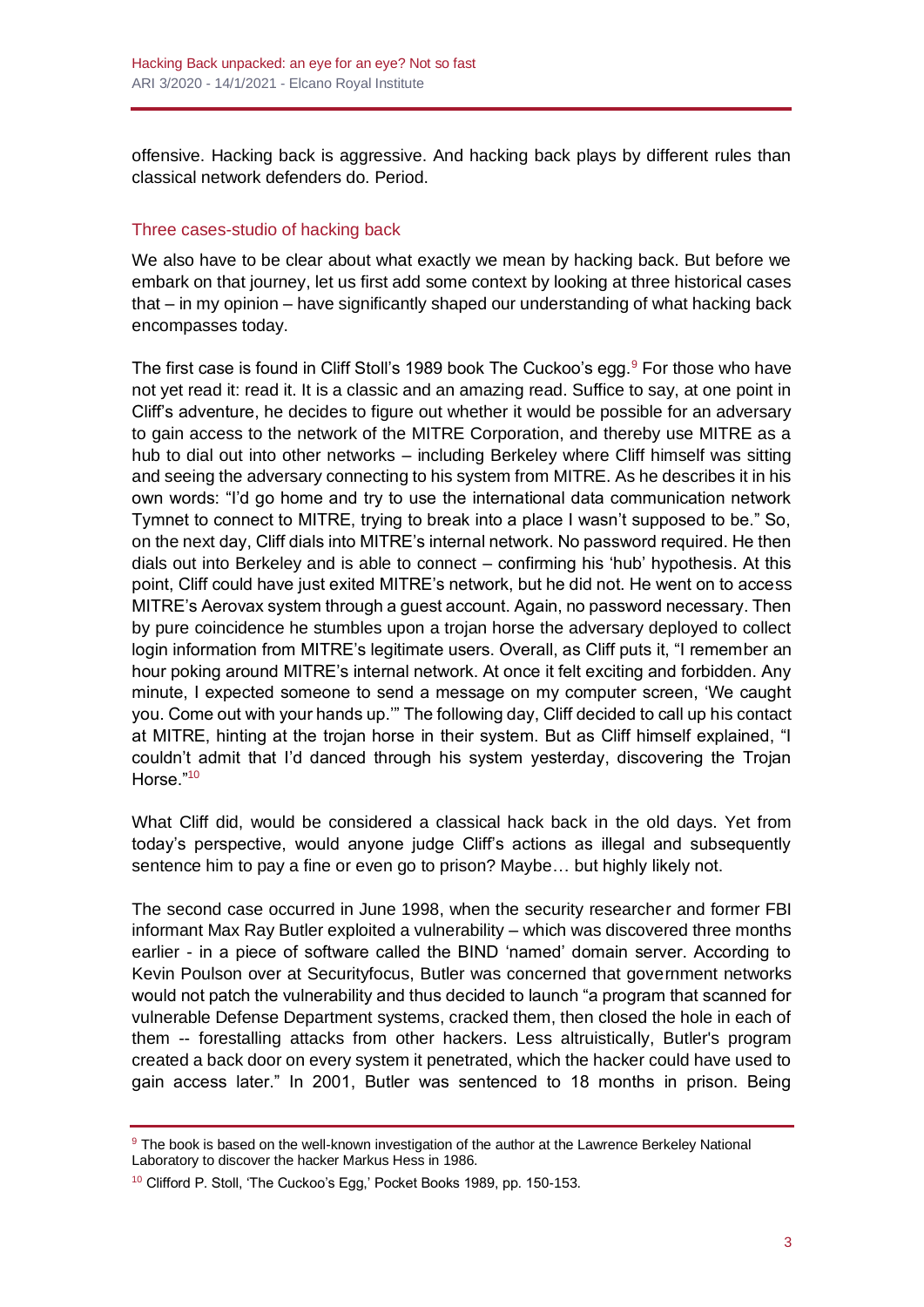interviewed in jail, Butler noted that, "I knew that I shouldn't have been doing what I was doing, but I had good intentions overall, and I closed this hole in thousands of systems, probably tens of thousands of systems."<sup>11</sup>

By today's standards we would not consider this case to fall in the hack back category. Instead, most security researchers would categorize Butler's actions as a white hat gone grey. So why did I include the case in the list? You will see later.

The last historical case is probably also the most famous one. Back in 2003, Shawn Carpenter worked as a security analyst for Sandia National Laboratories, which at the time was a wholly owned subsidiary of defence contractor Lockheed Martin. When numerous systems crashed at Lockheed's Orlando office, he and his team helped investigate the incident and discovered the presence of multiple rootkits and files ready for exfiltration. Eager to figure out who exactly was responsible for this campaign, Carpenter pitched the idea of a hacking back operation to management. Naturally, management refused as they were neither eager to violate the Computer Fraud and Abuse Act (CFAA), draw attention to the breach, nor had any appetite to invite additional attacks by the same threat actor. With his idea official shot down, Carpenter nonetheless embarked on his own secret hacking back project by preparing honeypots stacked with declassified government documents on his made-up contractor replica system. Luckily, the threat actor took the bait and led Carpenter to identify a hop-off server in South Korea - whose password he brute forced – filled with tools and gigabytes of stolen documents from various US defence programs. After 10 months of investigation, Carpenter's trail inevitably ended at three routers in the province of Guangdong, China.<sup>12</sup> Weary of sharing his findings with Sandia or Lockheed, he approached the FBI and US Army Counterintelligence who used his information to feed into "eight open cases throughout the United States," including "at least three clandestine Army operations." <sup>13</sup> In fact, Carpenter succeeded in tracking one the earliest Chinese espionage campaigns into US defence industrial base networks, now famously dubbed operation Titan Rain.<sup>14</sup>

When the FBI informed Sandia of Carpenter's hacking back project, he was immediately fired for "'being insubordinate,' in 'violation of the law,' and for the 'utilization of Sandia information outside of Sandia.'"<sup>15</sup> Carpenter took his wrongful termination case to court and in 2007 a jury awarded him \$4.3 million in damages.<sup>16</sup> Reflecting in 2018 on his hacking back operation, Carpenter explained that "there's a lot of luck involved, because you don't know what other operations may be going on," adding that "I'm a lot more measured now."<sup>17</sup> Carpenter's adventure is the prototype example of a hacking back

<sup>11</sup> Kevin Poulson, ['Max Vision begins 18-month term,](file:///C:/Users/usuario/AppData/Local/Microsoft/Windows/INetCache/Content.Outlook/EFKDN6YS/Max%20Vision%20begins%2018-month%20term)' *Securityfocus*, July 5.

 $12$  Nathan Thornburgh, ['The Invasion of the Chinese Cyberspies \(And the Man Who Tried to Stop Them\),](https://courses.cs.washington.edu/courses/csep590/05au/readings/titan.rain.htm)' *Time*, September 5, 2005.

<sup>13</sup> Nicholas Schmidle, ['The Digital Vigilantes Who Hack Back,](https://www.newyorker.com/magazine/2018/05/07/the-digital-vigilantes-who-hack-back)' *The New Yorker*, April 30, 2018.

 $14$  Nathan Thornburgh, ['The Invasion of the Chinese Cyberspies \(And the Man Who Tried to Stop Them\),](https://courses.cs.washington.edu/courses/csep590/05au/readings/titan.rain.htm)' *Time*, September 5, 2005.

<sup>15</sup> Nicholas Schmidle, ['The Digital Vigilantes Who Hack Back,](https://www.newyorker.com/magazine/2018/05/07/the-digital-vigilantes-who-hack-back)' *The New Yorker*, April 30, 2018.

<sup>&</sup>lt;sup>16</sup> Jaikumar Vijayan, ['Reverse hacker wins \\$4.3M in suit against Sandia Labs,](https://www.computerworld.com/article/2543470/reverse-hacker-wins--4-3m-in-suit-against-sandia-labs.html)' ComputerWorld, February 14, 2007.

<sup>17</sup> Nicholas Schmidle, ['The Digital Vigilantes Who Hack Back,](https://www.newyorker.com/magazine/2018/05/07/the-digital-vigilantes-who-hack-back)' *The New Yorker*, April 30, 2018.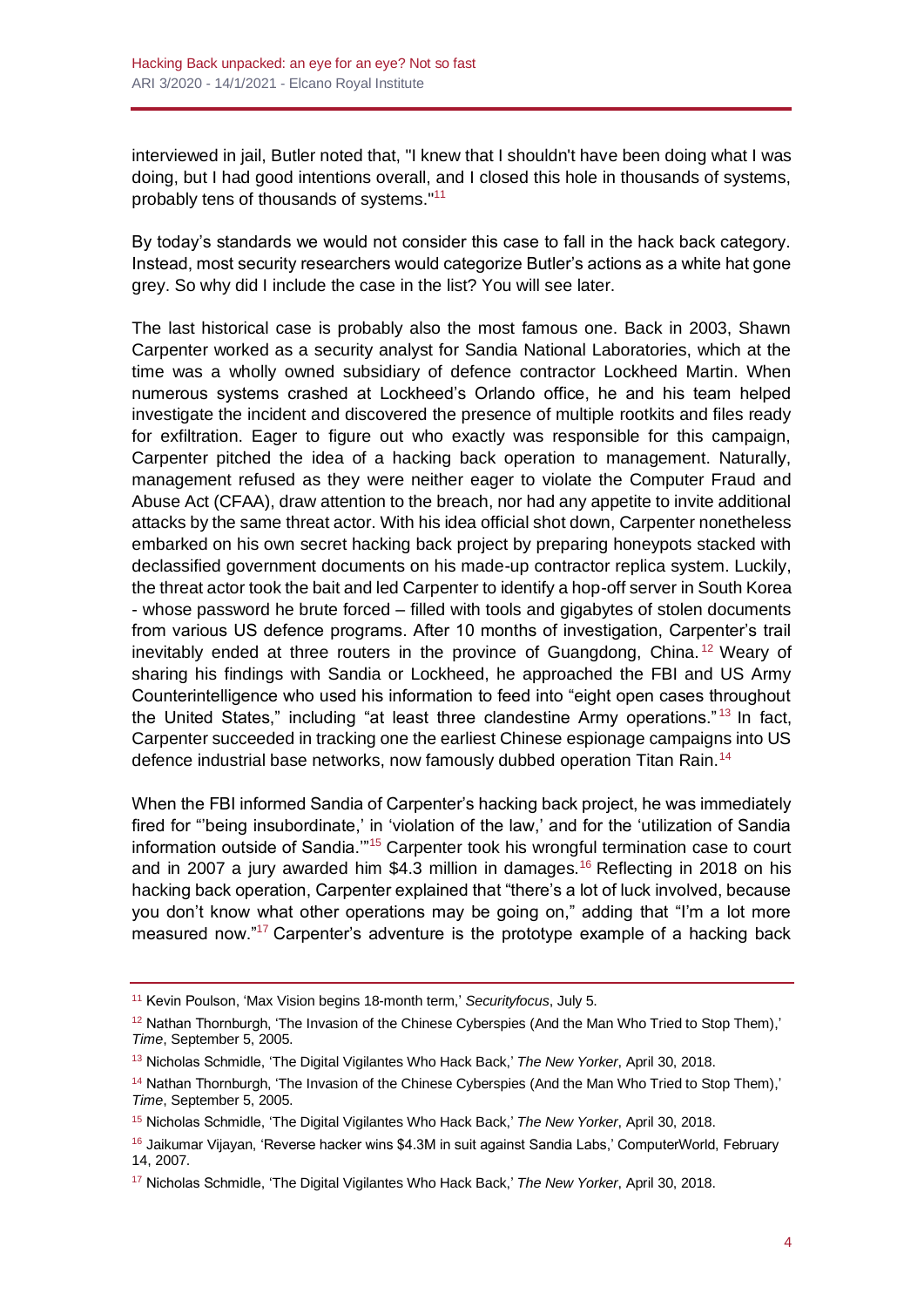operation gone right. Meaning, hacking back does work within certain perimeters against certain threat actors. But does it also work again others?

#### Taxonomy of hacking back operations

Taking the three historical cases, we can distinguish between three categories of hacking back operations that fulfil the aspects of being (a) aggressive and (b) playing by different rules than classical network defenders do: (1) pre-emptive hacking back operations (i.e., before an adversary launches its activity – ex. Max Butler case), (2) reactive hacking back operations (i.e., during an adversary's active operation – ex. Cliff Stoll case), and (3) retributive hacking back operations (i.e., after an adversary has achieved its operational goal – ex. Shawn Carpenter case). Within these three stages we can also distinguish between various degrees of operational intensity.

Pre-emptive hacking back operations are indistinguishable from pre-emptive hacking operations. Meaning, they are part of a chain of potential events that might kick off if preemptive action is not taken. Three recent examples can help us separate the degrees of operational intensity.<sup>18</sup> Situated at the lowest end, is the action taken by an actor known as HackerGiraffe who exploited an open network port to print out 'subscribe to Pewdiepie' messages on hundreds of thousands of printers across the globe in late-2018. As HackerGiraffe put it back then, "your printer is exposed. I'm trying to warn you to close it, how else am I gonna get your attention?"<sup>19</sup> Other than costing a few sheets of paper and a bit of printer ink, HackerGiraffe's actions were widely perceived as an efficient – although illegal – way to gain user attention to close their ports. In the midrange of intensity, is the case of a Russian server administrator known only as Alexey, who broke into over 100.000 MikroTik routers during the months of April to October 2018. The vulnerability Alexey exploited was a 0-day discovered back in March, whose patch was made readily available in April.<sup>20</sup> Given that few users would patch their low-cost routers, Alexey decided to take unilateral action by accessing the vulnerable/infected devices and added "a firewall rule that blocked access to the router from outside the local network."<sup>21</sup> As Alexey put it, "from May to today, I 'wrenched' more than 100 thousand MikroTik devices from the clutches of the botnet." Despite Alexey's good intentions, his actions are still considered unlawful and did not receive much attention nor praise from the infosec community.

On the high-end in terms of aggressiveness, is the case of a hacker known only as The Janit0r, the alleged creator of the BrickerBot malware. Brickerbot's purpose was to literally clean the internet of unsecure IoT and network devices by intentionally overwriting their flash storage/firmware with random data – leaving them unusable in the process (i.e., bricked). In his personal mission against the spread of IoT botnets, the

<sup>&</sup>lt;sup>18</sup> Granted the mass exploitation of IoT devices is not the same as identifying and breaching specific C&C servers, but the concept of pre-emptively exploiting vulnerabilities to secure or take-out infrastructure assets is nonetheless the same.

<sup>&</sup>lt;sup>19</sup> Patricia Hernandez, ['Someone hacked printers worldwide, urging people to subscribe to PewDiePie,](https://www.theverge.com/2018/11/30/18119576/pewdiepie-printer-hack-t-series-youtube)' *The Verge*, November 30, 2018.

<sup>20</sup> Catalin Cimpanu, ['MikroTik patches Zero-Day flaw under attack in record time,'](https://www.bleepingcomputer.com/news/security/mikrotik-patches-zero-day-flaw-under-attack-in-record-time/) *BleepingComputer*, April 24, 2018.

<sup>21</sup> Alexey, ['Why hackers Mikrotik and how I hid 100 thousand. RouterOS from botnet,](https://sudonull.com/post/10687-Why-hackers-Mikrotik-and-how-I-hid-100-thousand-RouterOS-from-botnet)' *Sudonull*, n.d.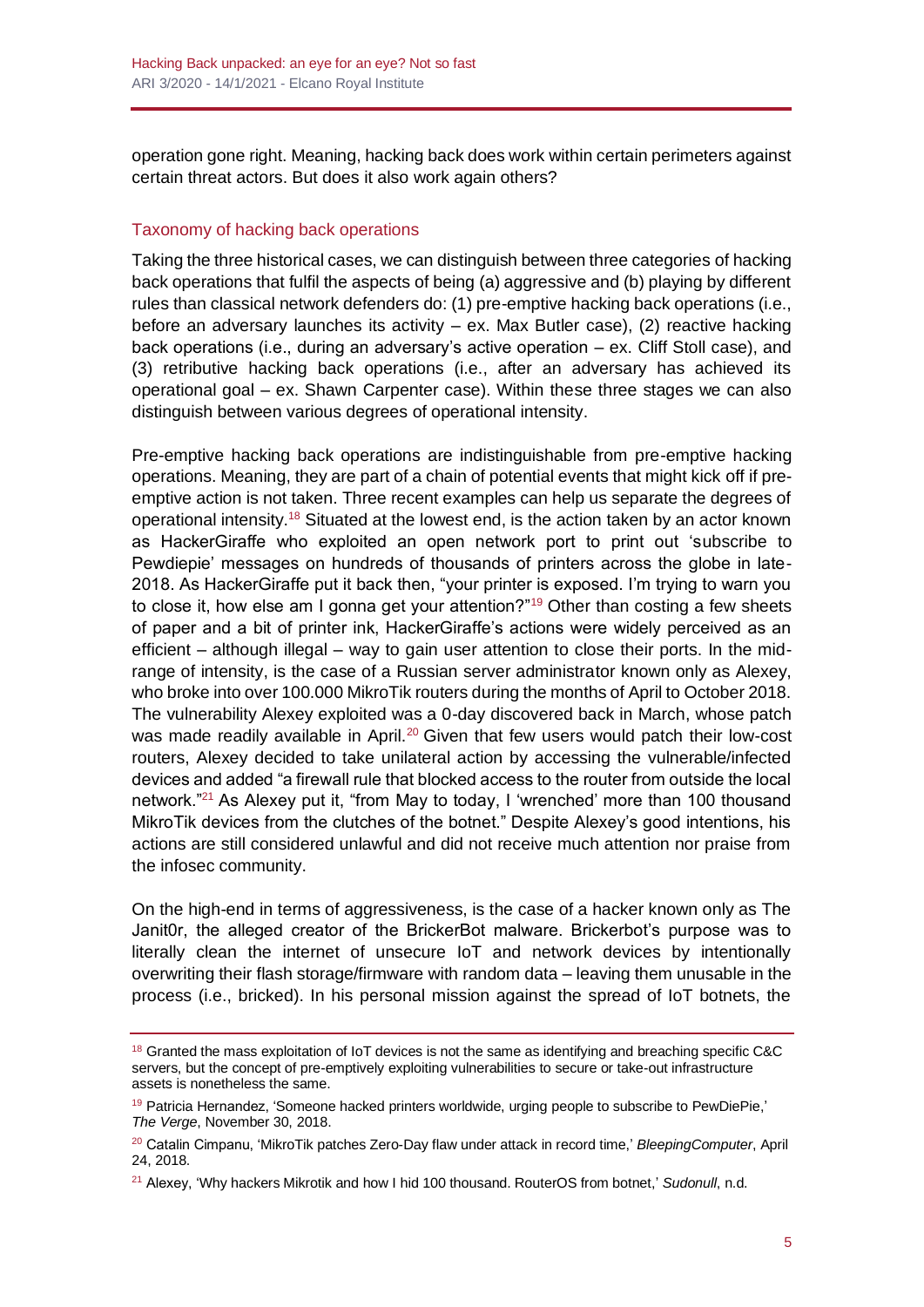Janit0r claimed to have bricked over two million devices within five months, which even led the US Department of Homeland Security's Industrial Control Systems Cyber Emergency Response Team (ICS-CERT) to issue an official alert.<sup>22</sup> In December 2017, the Janit0r announced his retirement by publishing snippets of Brickerbot's source code and a 3000-word manifesto in which he claimed to have bricked over 10 million devices all in all.<sup>23</sup> Writing in January 2018, Justin Shattuck, Principal Threat Researcher at F5 Labs, called the Janit0r's ethics "unquestionably wrong," noting that "however 'noble' the intention might be, obtaining unauthorized access to devices and making them unusable, whether temporarily or permanently, is still illegal, and it undermines the work of ethical researchers."<sup>24</sup>

While I do understand Shattuck's sentiment, I would argue that the actions of HackerGiraffe, Alexey, and the Janit0r, should not be seen as vigilantism, but viewed as pre-emptive attack vectors to pro-actively tackle the growth, spread, and status quo of adversarial infrastructure - including phishing sites, proxy servers etc.<sup>25</sup> Granted, their actions are ethically questionable and most likely will never be deemed lawful, but they do provide a practical alternative to achieve success in an area where the infosec community has been struggling - if not even continuously failed – since the birth of internet.

Reactive hacking back operations are most likely rather rare, as most of these occurrences are either mitigated by immediately ejecting an intruder from the network upon discovery or tracking him inside the network to gain forensic evidence and then ejecting him.<sup>26</sup> For the overwhelming majority of companies the overarching premise is not to hunt down adversaries within their own network, but to keep business operations going. As such, attribution and persistently tracking an adversary beyond a defender's own network is not going to produce a discernible return of investment. As Artturi Lehtiö, director for strategy and corporate development at F-Secure, rightly noted, "this isn't a question of offence versus defence. Cybercriminals focus 100 per cent on attacking targets, while companies focus on business and, where possible, cybersecurity protection."<sup>27</sup> Cliff Stoll's case is a tiny bit exceptional in this regard, because (a) Berkeley is not a company, and (b) throughout Cliff's investigation the adversary had access to Berkeley's network – which under normal circumstance no company nor institution would voluntary allow to occur. Similarly, back in the old days, the logic was that "the time to back-hack a perpetrator is within seconds, minutes or hours of the action, not months and years after it happened. The trail is far too cold by then," as John Arquilla explained

<sup>&</sup>lt;sup>22</sup> CISA, 'ICS Alert (ICS-ALERT-17-102-01A) - BrickerBot Permanent Denial-of-Service Attack (Update A),' US-CERT, April 12, 2017.

<sup>&</sup>lt;sup>23</sup> Catalin Cimpanu, ['BrickerBot Author Retires Claiming to Have Bricked over 10 Million IoT Devices,](https://www.bleepingcomputer.com/news/security/brickerbot-author-retires-claiming-to-have-bricked-over-10-million-iot-devices/)' *BleepingComputer*, December 11, 2017.

<sup>&</sup>lt;sup>24</sup> Justin Shattuck, 'BrickerBot: Do "Good Intentions" Justify the Means—or Deliver Meaningful Results?' *F5 Labs*, January 16, 2018.

<sup>25</sup> See for example: [https://www.vice.com/en/article/qvvke7/email-provider-protonmail-says-it-hacked-back](https://www.vice.com/en/article/qvvke7/email-provider-protonmail-says-it-hacked-back-then-walks-claim-back)[then-walks-claim-back;](https://www.vice.com/en/article/qvvke7/email-provider-protonmail-says-it-hacked-back-then-walks-claim-back) https://twitter.com/notdan/status/1310614849534062592

 $26$  For an early case on tracking an adversary to gain forensic insights see: J.P. Lawrence, 'Dutch hacker [case in early 90s was a test for San Antonio cyber pioneers,](https://www.expressnews.com/sa300/article/Dutch-hacker-case-in-early-90s-was-a-test-for-San-11735535.php)' *San Antonio Express News*, August 4, 2017.

<sup>27</sup> Adrian Bridgwater, ['Hacking back: is it a good idea?'](https://www.raconteur.net/technology/cybersecurity/hacking-back-good-idea/) *Raconteur*, July 2, 2018.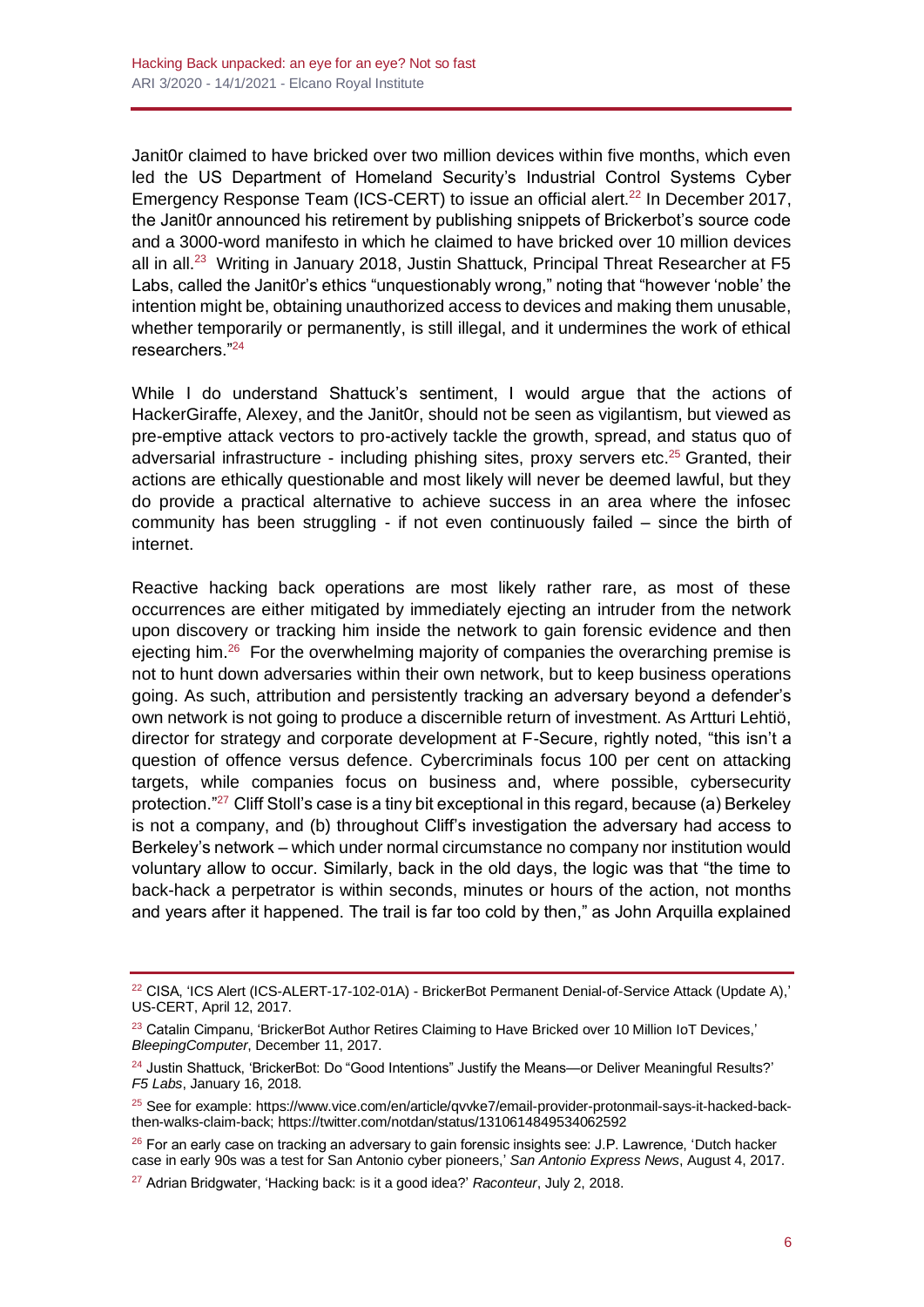to PBS in 2003.<sup>28</sup> Cliff was only able to hold the adversary's interest by deploying stacks and stacks of fake government documents on Berkeley's network (nowadays we would call this a rudimental honeypot). In fact, Cliff was told numerous times by his superiors to shut down his investigation and eject the intruder from the network.

Other instances of reactive hacking back are less clear, particularly those touching upon fourth party intelligence collection.<sup>29</sup> FireEye's case is probably the most well-known one, as it was kicked off by revelations in David E. Sanger's 2018 book 'The Perfect Weapon: War, Sabotage, and Fear in the Cyber Age.' While Sanger accused Mandiant/FireEye investigators of "reach[ing] back through the network to activate the cameras on the hackers' own laptops [APT1]," FireEye defended its actions by explaining that "all of these videos were made through information obtained via consensual security monitoring on behalf of victim companies that were compromised."<sup>30</sup> It might well be that especially when it comes to fourth or even fifth party intelligence collection, the line between legal and illegal does not formally exist anymore, as standardized practices and their wide-ranging application have erased any pretence of unlawfulness and relation to hacking back.<sup>31</sup> Despite these discrepancies and lack of publicly known cases, reactive operations have nonetheless attracted most of the public discussions on hacking back, painting a picture of concurrent interaction between two parties across both time and space during first contact. I would posit that this is rarely if ever the case because hacking back operations do not move at that speed as they require substantial intelligence collection and a significant level of preparedness on the defender's end. Thus, in the FireEye case, it is highly likely that this was not FireEye's first encounter with APT1, but it might have been the first encounter by the company that FireEye was consensually monitoring.

One interesting case of reactive hacking back occurred in September 1998 when a group of cyber activists and artists known as the 'Electronic Disturbance Theater' (EDT) decided to perform a virtual sit-in – i.e., a DDoS attack - against the Pentagon's defenselink.mil website to protest the war in Mexico. The way it practically worked was through a simple web-based Java applet called FloodNet, which would redirect users to a target website and then constantly reload the target website every few seconds. If enough people participated in the campaign, they would slow down and eventually crash the target. And here the story forks. The most widely spread – and false – narrative is that the Pentagon prepared for the EDT's onslaught by redirecting the incoming requests to its own Java applet dubbed 'hostileapplet.' According to Ricardo Dominguez – founder of the EDT – the Pentagon's applet caused a "series of rapidly appearing Java coffee cups across the bottom of the browser screen coupled with the phrase 'ACK.'" <sup>32</sup> Eventually crashing the attacking browsers. In the aftermath of the incident, several

<sup>28</sup> PBS, ['Cyber War!'](https://www.pbs.org/wgbh/pages/frontline/shows/cyberwar/etc/script.html) *Frontline*, April 24, 2003.

<sup>&</sup>lt;sup>29</sup> Juan Andres Guerrero-Saade & Costin Raiu, 'Walking in your Enemy's Shadow: When Fourth-Party [Collection becomes Attribution Hell.](https://media.kasperskycontenthub.com/wp-content/uploads/sites/43/2018/03/07170728/Guerrero-Saade-Raiu-VB2017.pdf)' Kaspersky, March 2018.

<sup>30</sup> FireEye, 'Doing our Part – [Without Hacking Back,'](https://www.fireeye.com/blog/executive-perspective/2018/06/doing-our-part-without-hacking-back.html) *FireEye*, June 25, 2018.

 $31$  Robert M. Lee, 'Not trying to be pedantic with you; I'm noting that Mandiant in this case wasn't doing [anything fancy or cool it did something that ought to be illegal,](https://twitter.com/RobertMLee/status/1010533410094370816)' Twitter, June 23, 2018.

<sup>32</sup> Robert Wildt, ['Should You Counter-Attack when Network Attackers Strike?'](https://www.giac.org/paper/gsec/401/counter-attack-network-attackers-strike/101023) Global Information Assurance Certification Paper, SANS Institute, p. 2.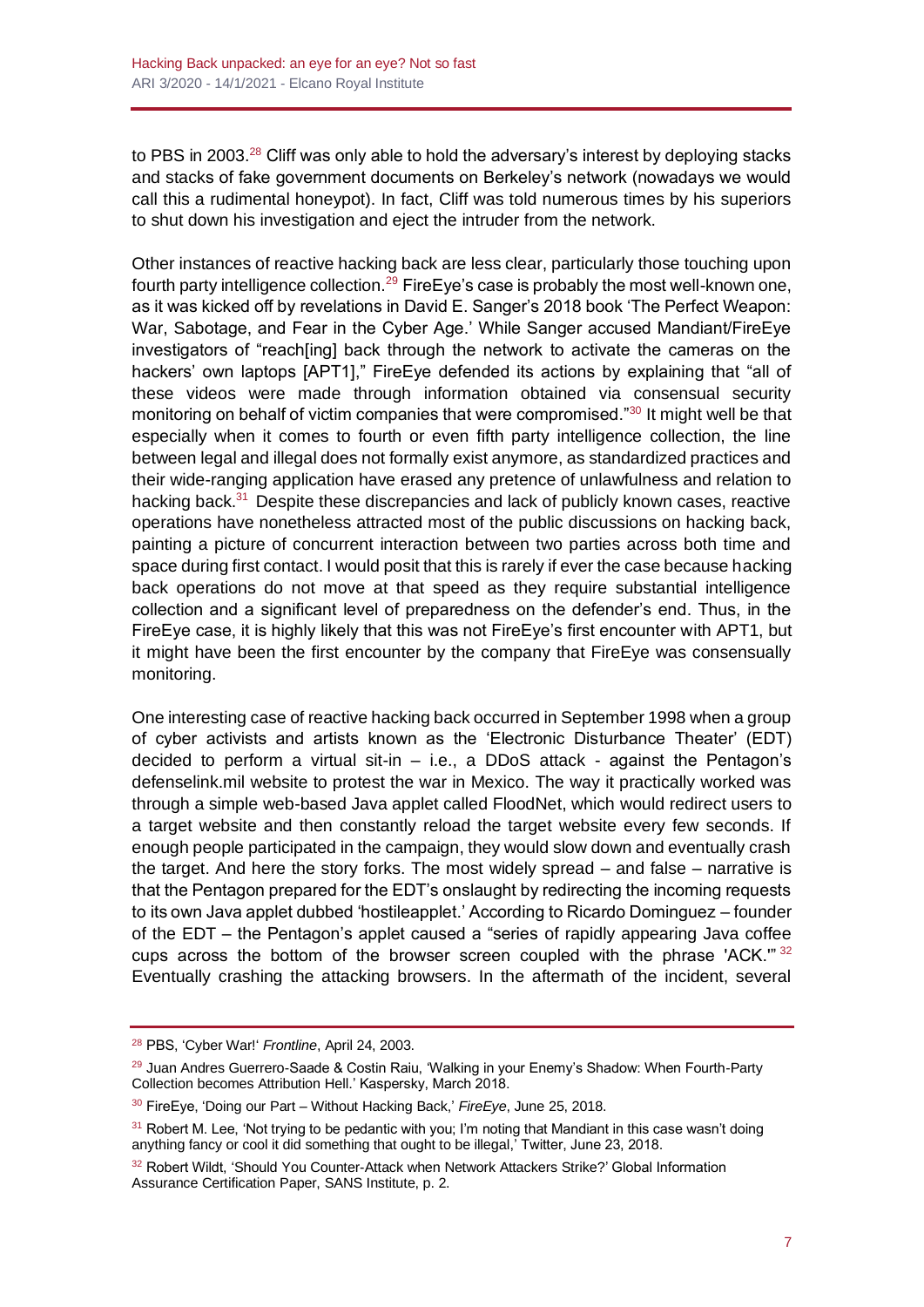pundits and infosec professionals claimed that the Pentagon's actions had not only broken numerous domestic laws but even violated the 1878 Posse Comitatus Act.<sup>33</sup>

The other – and true – narrative is slightly different. Accord to an FBI document FOIA'd by security researcher Cian Heasley, the DoD's Defense Technical Information Center (DTIC) wrote a Perl script that "redirected any malicious traffic away from DefenseLINK to a non-existent site" in an attempt to "filter out the denial of service attempts and still provide service to legitimate users." The FBI concluded that "when the EDT protestors continually sent request messages to the search engine, the protestors should have received an error message pop-up, advising that the DefenseLINK website could not be found. If the protestors launched multiple attacks, then with every attempt to shut down DefenseLINK, the protestors would get another error message back. As a result, with all of these error messages coming back, the protestor would be forced to reboot the machine."<sup>34</sup> On November 10, 1998, the Eastern District of Virginia declined to prosecute anyone at DTIC, and the case was closed. The Pentagon never publicly explained what happened – most likely hoping that the incident and EDT would be forgotten over time. Given that the Pentagon's actions did achieve – although unintended – a discernible impact on the attacker's end, would we - by today's standards - consider the incident to fall into some kind of "passive" reactive hacking back tactic? You decide.

By contrast, retributive operations are probably the most common form of hacking back. Talking to the Daily Beast in 2017, former FBI agent E.J. Hilbert for example stated that he knew five companies that hacked back – two government contractors, two in the retail sector, and the fifth was a manufacturing firm. According to Hilbert, "all five companies retaliated to try and understand what exactly hackers managed to steal during a breach. But all the companies had trouble locating the system the hackers used to transmit the data in the first place."<sup>35</sup> At the lower end of this spectrum are operations that are purely conducted for reconnaissance purposes, i.e., finding and accessing adversarial boxes or even breaching networks in the adversary's proximity. This can include anything from baiting a target into downloading a malicious file on a honeypot – as done by the Georgian government CERT in late-2012, who used their access to take webcam pictures of an alleged Russian-based hacker who was running a month-long espionage campaign against the Caucasus nation.<sup>36</sup> To outright targeting and breaching a network within a specific geo-tagged building – as conducted by the Netherlands' domestic intelligence service in 2014 to penetrate and surveil a hacking team run by Russia's Foreign Intelligence Service (SVR).<sup>37</sup> In the mid-range of aggression are operations that crash and burn adversarial boxes by, among other things, deleting or encrypting their content. US Cyber Command's Joint Task Force ARES for example used this method in

<sup>33</sup> Winn Schwartau, ['Can you counter-attack hackers?'](https://edition.cnn.com/2000/TECH/computing/04/07/self-defense.idg/) *CNN*, April 7, 2000.

<sup>34</sup> Cian Heasley, ['FBI FOIA Response sheds new light on infamous hacktivist Pentagon incident,](https://nscrutables.medium.com/fbi-foia-response-sheds-new-light-on-infamous-hacktivist-pentagon-incident-a44a318b4a46)' *Medium*, October 27, 2020.

<sup>35</sup> Joseph Cox, ['Revenge Hacking Is Hitting the Big Time,](https://www.thedailybeast.com/inside-the-shadowy-world-of-revenge-hackers)' *The Daily Beast*, September 19, 2017.

<sup>36</sup> Nate Anderson, ['How Georgia doxed a Russian hacker \(and why it matters\),](https://arstechnica.com/tech-policy/2012/11/how-georgia-doxed-a-russian-hacker-and-why-it-matters/2/)' *ArsTechnica*, November 2, 2012.

<sup>37</sup> Huib Modderkolk, ['Dutch agencies provide crucial intel about Russia's interference in US elections,](https://www.volkskrant.nl/wetenschap/dutch-agencies-provide-crucial-intel-about-russia-s-interference-in-us-elections~b4f8111b/)' *Volkskrant*, January 25, 2018.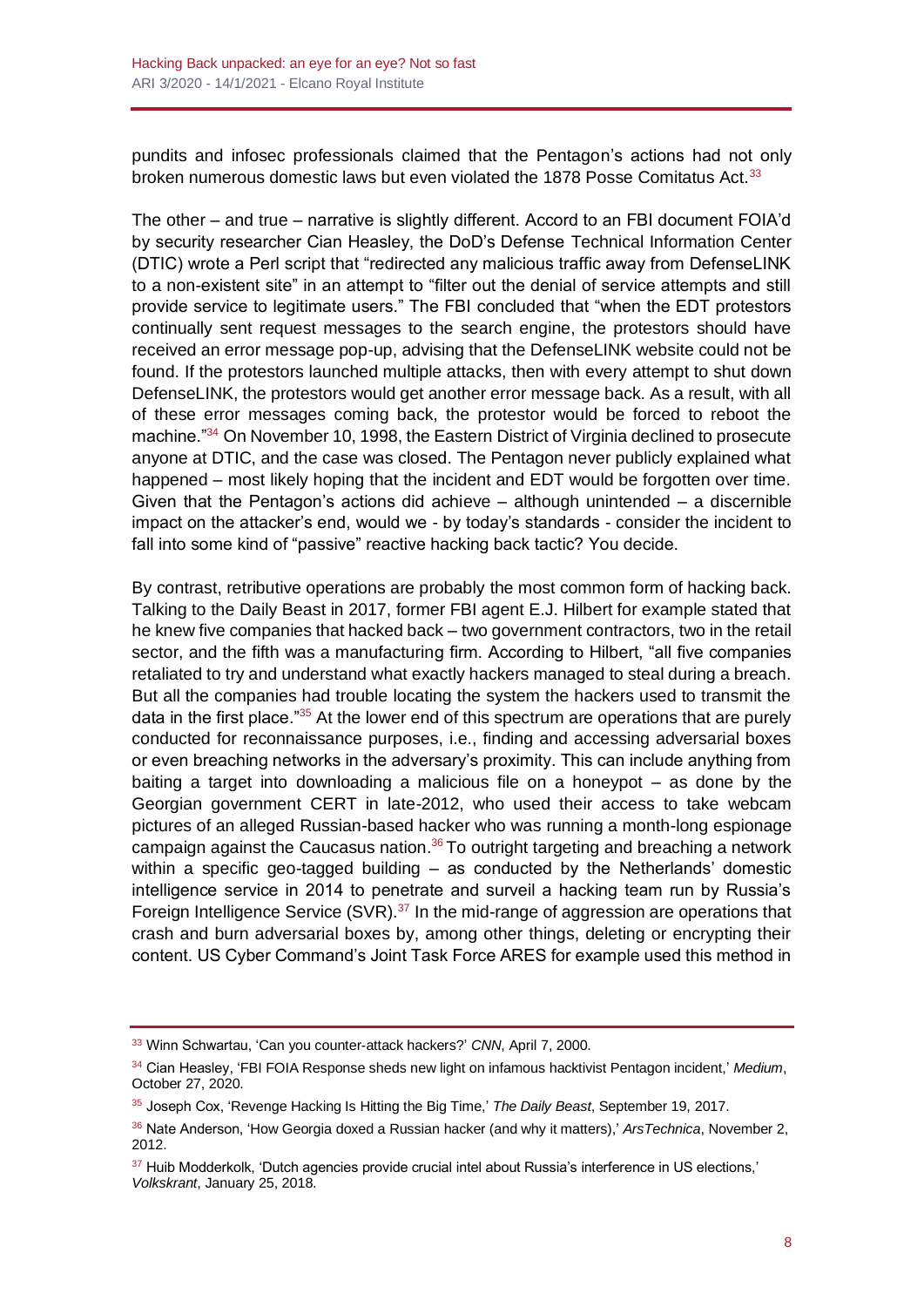their coordinated campaign against the Islamic State in 2016. $38$  At the high-end are those operations that are waged on a purely personal level. Two known cases stand out in that context: Blue Security in 2006 and HBGary in 2011.

Based in Herzlia, Israel, Blue Security was a novel anti-spam company created in 2005 that offered a community-based software solution that would send out massive amounts of "automated opt-out requests on behalf of its registered users to companies whose products are advertised by spammers."<sup>39</sup> At its height, Blue Security encompassed more than 522.000 active users.<sup>40</sup> In April 2006, its userbase was aggressively spammed in an attempt to intimidate its members to drop out of Blue Security's network. Following that initial campaign, a massive DDoS attack was run against Blue Security's website, and the adversary also succeeded in bribing a staffer at a large ISP into black holing Blue Security's IP address – rendering it inaccessible outside of Israel. When Blue Security reappointed its domain to a TypePad-hosted blog run by Six Apart – one of the largest blog networks at the time - the adversary DDoS'd the blog and also brought down Six Apart in the process for its millions of users. If that were not enough, Blue Security's domain name service provider Tucows was additionally hit with a massive DDoS and knocked offline for several hours, making thousands of websites unreachable.<sup>41</sup> Tucows chief executive Elliot Noss called the attack "by far the largest the company had ever seen." <sup>42</sup> The campaign also "disrupted the net operations of five top-tier hosting providers in the US and Canada, as well as a major DNS provider for several hours." Behind it all, a Russian spammer known as PharmaMaster, who acknowledged in a conversation with the Register that "if he can't send spam, there will be no internet."<sup>43</sup>

Given the onslaught and personal nature of the campaign, Blue Security concluded that they would be unable to safely reintroduce their service without exposing other members of the internet community to another attack. Talking to the Washington Post, CEO and founder of Blue Security Eran Reshef stated that "it's clear to us that [quitting] would be the only thing to prevent a full-scale cyber-war that we just don't have the authority to start. Our users never signed up for this kind of thing."<sup>44</sup> John Leyden over at the Register summarized the outcome aptly by stating that, "Blue's decision to shut up shop is understandable but regrettable, because it represents a significant victory by a spammer in the fight to control the internet. In effect, PharmaMaster has succeeded in his main aim of getting Blue Security to dismantle."<sup>45</sup>

<sup>38</sup> Dina Temple-Raston, ['How the U.S. hacked ISIS,](https://www.npr.org/2019/09/26/763545811/how-the-u-s-hacked-isis)' *NPR*, September 26, 2019.

<sup>39</sup> Wired Staff, ['I'm the Blue Security Spammer,](https://www.wired.com/2006/05/im-the-blue-security-spammer/)' *Wired*, May 5, 2006.

<sup>40</sup> Brian Krebs, ['In the Fight Against Spam E-Mail, Goliath Wins Again,](https://www.washingtonpost.com/wp-dyn/content/article/2006/05/16/AR2006051601873.html)' *The Washington Post*, May 17, 2006.

<sup>41</sup> Gregg Keizer, ['Blue Security Gives Up, Spammer Wins,'](https://www.crn.com/news/security/188100106/blue-security-gives-up-spammer-wins.htm?itc=refresh) *CRN*, May 17, 2006.

<sup>42</sup> Brian Krebs, ['In the Fight Against Spam E-Mail, Goliath Wins Again,](https://www.washingtonpost.com/wp-dyn/content/article/2006/05/16/AR2006051601873.html)' *The Washington Post*, May 17, 2006.

<sup>43</sup> John Leyden, ['Blue Security calls it quits after attack by renegade spammer,](https://www.theregister.com/2006/05/17/blue_security_folds/)' *The Register*, May 17, 2006.

<sup>44</sup> Brian Krebs, ['In the Fight Against Spam E-Mail, Goliath Wins Again,](https://www.washingtonpost.com/wp-dyn/content/article/2006/05/16/AR2006051601873.html)' *The Washington Post*, May 17, 2006.

<sup>45</sup> John Leyden, ['Blue Security calls it quits after attack by renegade spammer,](https://www.theregister.com/2006/05/17/blue_security_folds/)' *The Register*, May 17, 2006.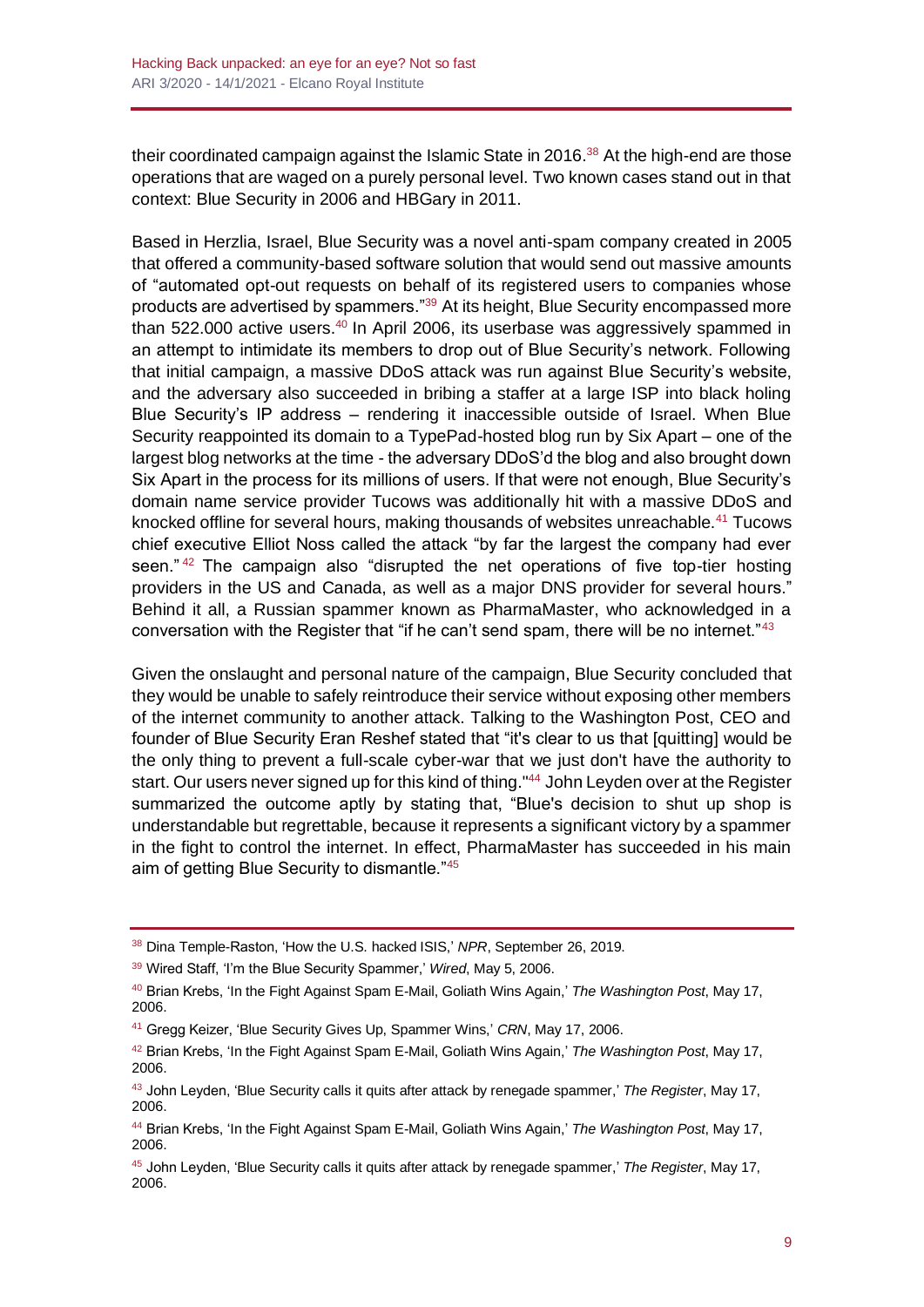The second case is the rather embarrassing story of security firm HBGary, which is probably also the craziest publicly known retributive hacking back operation known to date. Everything started with Aaron Barr, then CEO of HBGary Federal, and his publicity hungry claim that he penetrated the loose hacker collective Anonymous and was able to identify their ringleaders solely based on social media data and subterfuge. When Barr's claims were picked up by the Financial Times on February 4, 2011, whose story also announced that Barr would release his findings at a security conference in the same month, it grabbed the interest and anger of Anonymous.<sup>46</sup> On February 5, HBGary Federal was DDoS'd, its website defaced, and Anonymous gained access to the internal email server, extracting more than 40,000 emails and releasing them on Pirate Bay for all to see. Anonymous also took over Barr's Twitter and LinkedIn accounts, and published Barr's social security number and home address.  $47$  In an after-action IRC chat, Anonymous members also bragged about deleting 1TB of HBGary Federal's backup data and claimed to have wiped Barr's iPad remotely.<sup>48</sup>

If this were not enough, Anonymous also ran a social engineering campaign against Greg Hoglund owner of HBGary (the parent company that partially owned HBGary Federal) who operated rootkit.com. With information snippets in the breached emails Anonymous successfully engineered its way to gain root access on rootkit.com. They defaced the website, dumped the user database and even cracked all the user passwords.<sup>49</sup> Nate Anderson over at ArsTechnica published a detailed background story as to why Barr did what he did and the subsequent fallout HBGary had to deal with. As Nate beautifully summarized, "The attackers are quintessentially Anonymous: young, technically sophisticated, brash, and crassly juvenile, all at the same time. [..] Perhaps the entire strange story can be best summed up by a single picture, one that Barr emailed to two of his colleagues back on January 28. 'Oh fuck,' it says beneath a picture of an Anonymous real-world protest. 'The Internet is here.'<sup>50</sup>

## **Conclusions**

So, what do these two cases tell us? First, making it personal is a really bad idea because once emotions are involved anything can happen. Which is also a neat way to distinguish between individuals and lose groups on the one hand, and more hierarchical organizations (think large cybercriminal groups and APTs) that have a leadership in place to temper quick and emotional decision making. Roughly speaking, this might indicate a reference point as to who to avoid when hacking back, and which entities are less likely to run up the escalation ladder. Second, the absence of many more public cases that fall into this category might indicate that this problem is not as widespread as

<sup>46</sup> Nate Anderson, ['How one man tracked down Anonymous—and paid a heavy price,](https://arstechnica.com/tech-policy/2011/02/how-one-security-firm-tracked-anonymousand-paid-a-heavy-price/3/)*' ArsTechnica*, February 10, 2011.

<sup>47</sup> Jacqui Cheng, ['Anonymous to security firm working with FBI: "You've angered the hive",](https://arstechnica.com/tech-policy/2011/02/anonymous-to-security-firm-working-with-fbi-youve-angered-the-hive/)' *ArsTechnica*, February 7, 2011.

<sup>48</sup> Nate Anderson, ['How one man tracked down Anonymous—and paid a heavy price,](https://arstechnica.com/tech-policy/2011/02/how-one-security-firm-tracked-anonymousand-paid-a-heavy-price/3/)' *ArsTechnica*, February 10, 2011.

<sup>49</sup> *Ars Staff*, ['Anonymous speaks: the inside story of the HBGary hack,](https://arstechnica.com/tech-policy/2011/02/anonymous-speaks-the-inside-story-of-the-hbgary-hack/3/)' ArsTechnica, February 16, 2011.

<sup>50</sup> *Nate Anderson*, ['How one man tracked down Anonymous—and paid a heavy price,](https://arstechnica.com/tech-policy/2011/02/how-one-security-firm-tracked-anonymousand-paid-a-heavy-price/3/)' ArsTechnica, February 10, 2011.